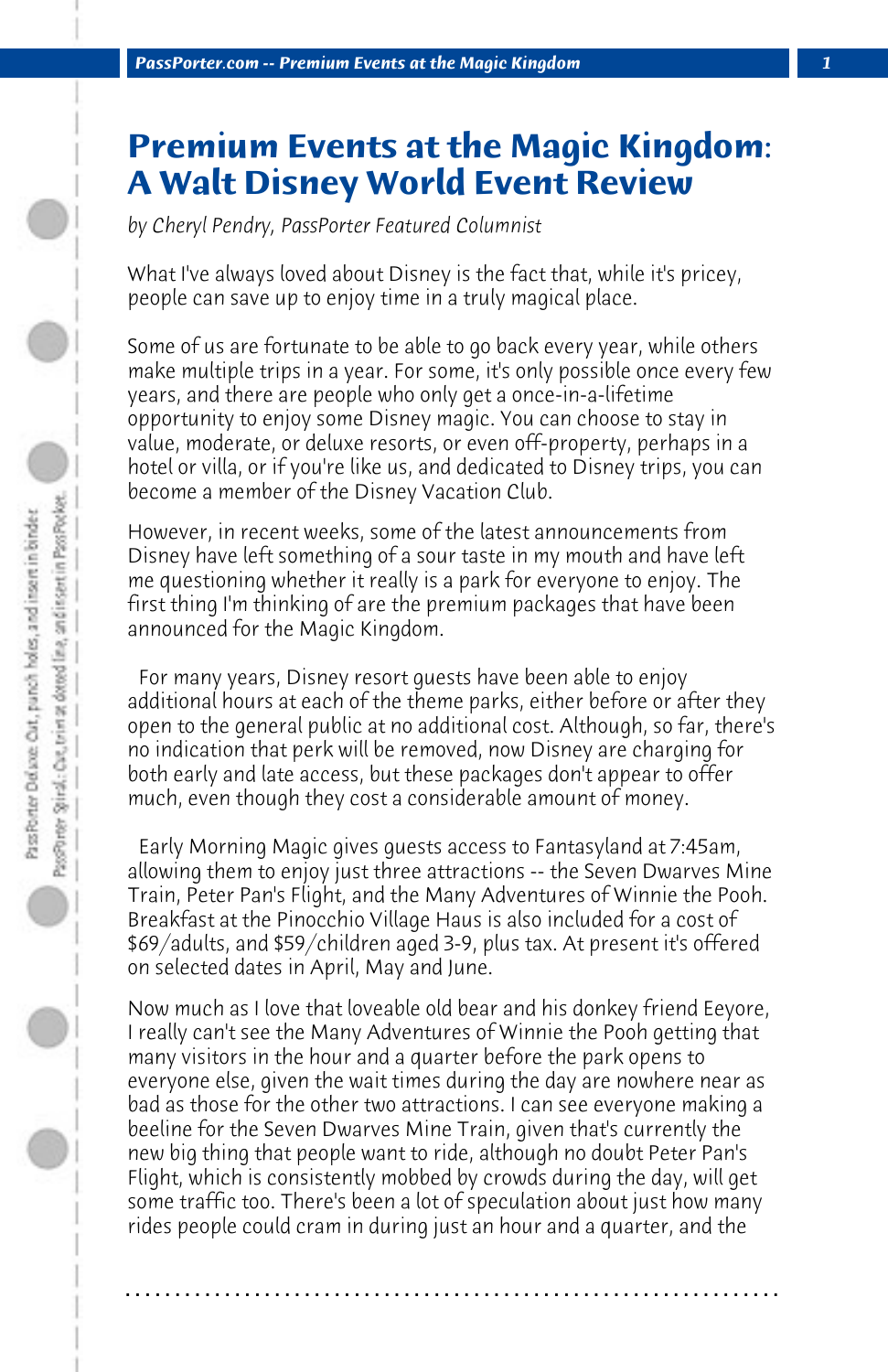*PassPorter.com -- Premium Events at the Magic Kingdom (continued) 2*

conclusion most people have come to is that it won't be many, and certainly not enough to justify the hefty price tag.

 How about the breakfast? The Walt Disney World website just describes it "featuring such scrumptious breakfast fare as", and then goes on to list a range of items, including cheese, cured meats, freshly baked pastries, scrambled eggs, bacon, sausages, waffles, vegetable frittata, and fried potatoes. It doesn't specify, but it looks as if it could be a buffet, which would at least provide some reason for the pricing.

 It's also worth noting you have to have regular park admission to enjoy the Early Morning Magic package, so it's not even something you can purchase as a one-off.

 Alongside this, is Disney After Hours, which gives guests three hours in the Magic Kingdom after park closing. This is a much more expensive affair, priced at \$149/person plus tax, with no discount for children, but at least there are more attractions open -- over 25, according to the Walt Disney World website. They don't specify which ones, but as you'd expect, the e-ticket rides are included, such as the Seven Dwarves Mine Train, Big Thunder Mountain Railroad, and Space Mountain.

 The website makes some bold claims, saying "fewer guests mean less time in line", so I'm guessing that, unlike the Halloween and Christmas parties, Disney will be admitted much lower numbers. Presumably that's why the price tag is so high, because you really will have the park to yourself? Another bonus is that you can check [in as early as](http://www.wdwmagic.com/attractions/magic-kingdom/news/22mar2016-disney-after-hours-offers-premium-ticketed-event-coming-to-the-magic-kingdom-this-spring.htm) 7:00pm, and given Disney After Hours starts every evening at 11:00pm (with one exception), although of course for the first four hours, you will be competing with everyone else for park space. The package can also be purchased without regular park admission, and Disney have tried to sweeten the deal (excuse the pun!) by including ice cream novelties and select bottled beverages with the price of the tickets.

 Even though it feels to me as if Disney have tried to add more into this package, frankly I'm thinking they need to for the \$149 price tag! That is a lot of money, especially for families, on top of regular park admission prices, which were only hiked earlier in the year.

 Neither of these packages are something we'll be forking out for on future trips, should they continue, and if I'm being honest, I'm surprised Disney have come up with this idea, as I just can't see it being popular. I did wonder if it was just me, so I was fascinated to see the results of a poll about the Disney After Hours package on WDW Magic. At the time of writing this article, 92% had given a resounding thumbs down to the idea of paying for the package, with only 8% saying they would. Those

**. . . . . . . . . . . . . . . . . . . . . . . . . . . . . . . . . . . . . . . . . . . . . . . . . . . . . . . . . . . . . . . . . .**